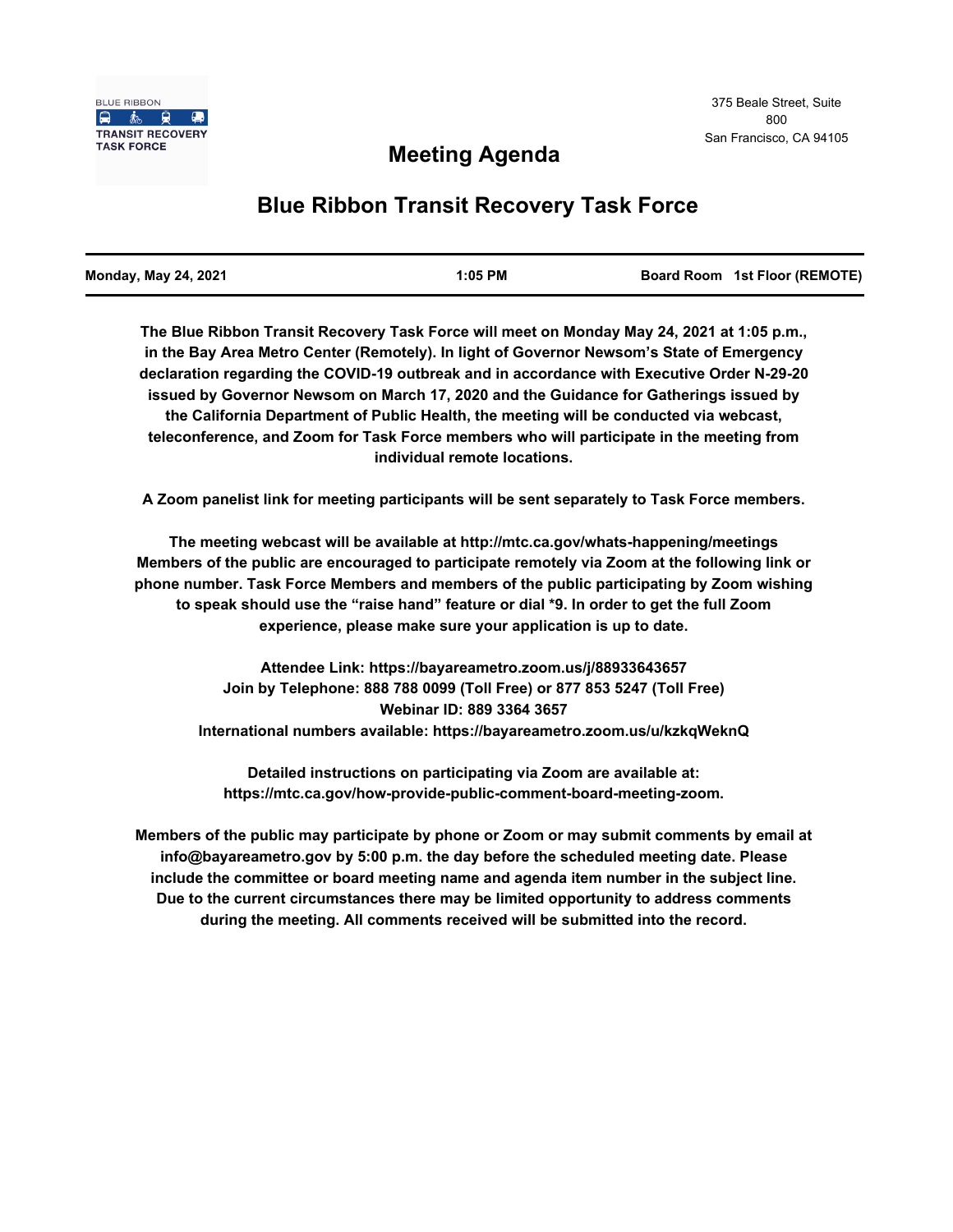#### **1. Roll Call / Confirm Quorum**

*A quorum of this Task Force shall be a majority of its voting members (17)*

# **2. Chair Comments**

*Commissioner Jim Spering*

# **3. Consent Calendar**

| 21-0727             | Minutes of the April 26, 2021 Meeting       |  |
|---------------------|---------------------------------------------|--|
| <b>Action:</b>      | Approval                                    |  |
| <b>Attachments:</b> | Minutes of the April 26, 2021 Meeting       |  |
| 21-0726             | BRTRTF #12 Meeting Summary (April 26, 2021) |  |
| <b>Action:</b>      | Approval                                    |  |
| <b>Attachments:</b> | BRTRTF #12 Meeting Summary (April 26, 2021) |  |

# **4. Current Regional Initiatives (Action Plan Goal 4)**

*An update and proposed next steps on the ongoing current regional initiatives (Fare Coordination and Integration Study, Mapping and Wayfinding Initiative, and Bus Transit Priority) and other near-term regional projects and initiatives.*

**4a.** [21-0816](http://mtc.legistar.com/gateway.aspx?m=l&id=/matter.aspx?key=22409) Regional Initiatives Update Presentation *Action:* Information *Presenter:* Therese McMillan, MTC **Attachments:** [Regional Initiatives Presentation](http://mtc.legistar.com/gateway.aspx?M=F&ID=0becf9ea-c0e3-4574-8dd1-181ebf4951b2.pdf)

### **5. Network Management (Goal 3)**

*The Task Force will be presented with a final draft list of the priority roles and responsibilities for action. Additionally, the network management evaluation consultant team will be introduced along with highlights of their scope of work.*

- **5a.** [21-0728](http://mtc.legistar.com/gateway.aspx?m=l&id=/matter.aspx?key=22321) Network Management Evaluation Process and Workshop
	- *Action:* Information

*Presenter:* Steve Kinsey, CivicKnit and VIA Architecture

[NM Consultant Team Introduction](http://mtc.legistar.com/gateway.aspx?M=F&ID=ea8552fd-67fb-4fcc-b383-81c485446a73.pdf) *Attachments:*

**[Memo](http://mtc.legistar.com/gateway.aspx?M=F&ID=85bdec8c-9262-4613-8b0a-a94533ae2cb0.pdf)**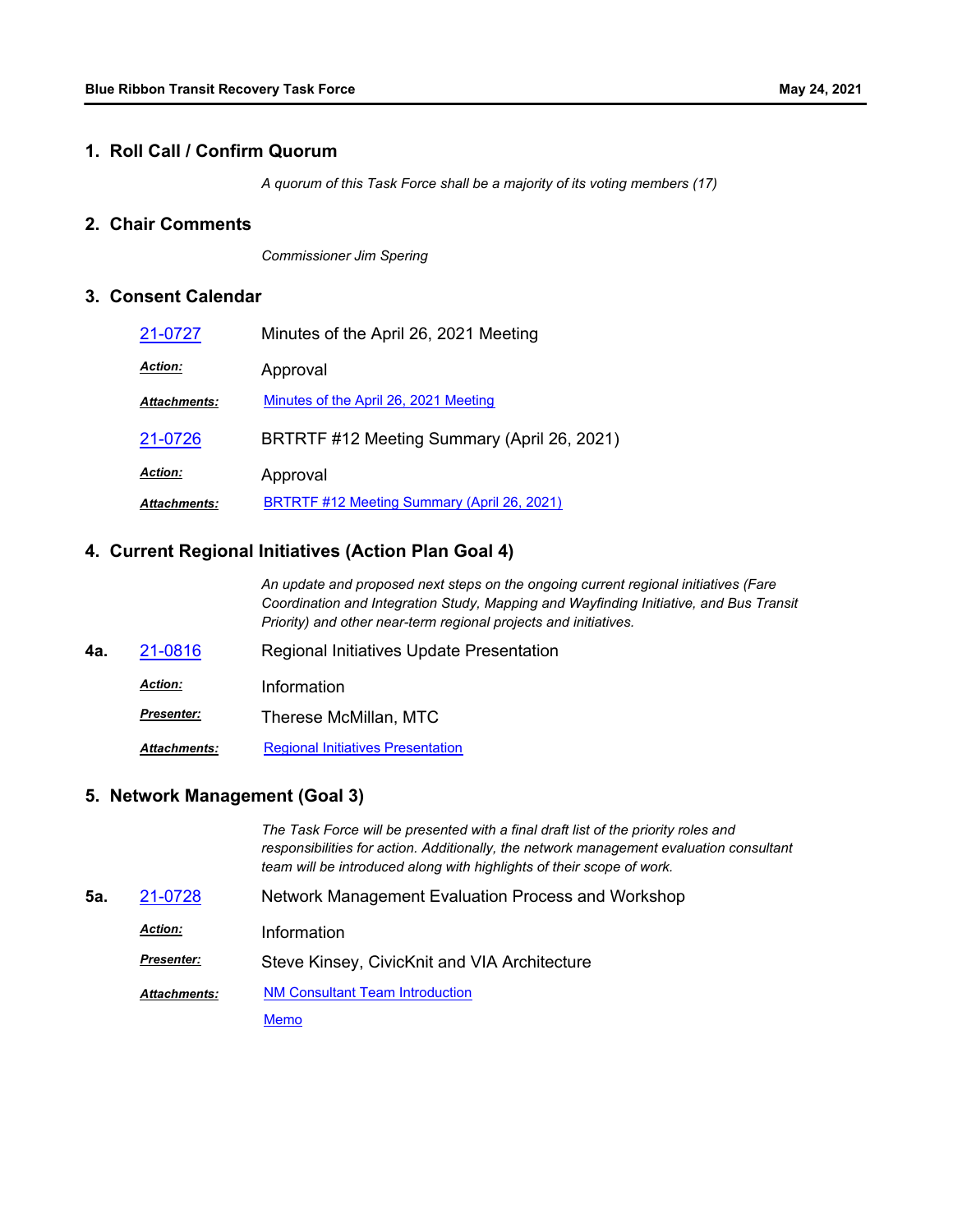| 5b. | 21-0801             | <b>Final Draft Prioritized Roles and Responsibilities</b>       |  |
|-----|---------------------|-----------------------------------------------------------------|--|
|     | <b>Action:</b>      | Approval                                                        |  |
|     | <b>Presenter:</b>   | Steve Kinsey, CivicKnit                                         |  |
|     | <b>Attachments:</b> | <b>Memo</b>                                                     |  |
|     |                     | Near-term Priority Roles and Responsibilities for NM Evaluation |  |
|     |                     | <b>PRIORITY ROLES &amp; RESPONSIBILITIES Presentation</b>       |  |
|     |                     | <b>Consultants R and R Comments</b>                             |  |
|     |                     |                                                                 |  |

### **6. Research Results: Public Opinion Poll and Community Focus Groups**

*EMC Research will present results from a recent public opinion poll and community focus groups to inform the Blue Ribbon Transit Recovery Task Force.*

- **6a.** [21-0729](http://mtc.legistar.com/gateway.aspx?m=l&id=/matter.aspx?key=22322) Research Results
	- *Action:* Information
	- *Presenter:* Ursula Vogler, MTC and EMC Research
	- **[Memo](http://mtc.legistar.com/gateway.aspx?M=F&ID=d952b09c-db4c-4088-be7a-62bc4dda7562.pdf)** *Attachments:*

[Blue Ribbon Engagement Update: Return to Transit](http://mtc.legistar.com/gateway.aspx?M=F&ID=12783543-5578-4bc6-a2d6-f528d07ea25e.pdf)

**[Agenda Item 6 Presentation](http://mtc.legistar.com/gateway.aspx?M=F&ID=9d596803-f550-44ff-9b63-3ebbf3a401c4.pdf)** 

**EMC** survey results

# **7. Public Comments / Other Business**

*Task Force Members and members of the public participating by Zoom wishing to speak should use the "raise hand" feature or dial \*9.*

- **7a.** [21-0725](http://mtc.legistar.com/gateway.aspx?m=l&id=/matter.aspx?key=22318) Transit Agency Ridership Updates
	- **Attachments: [Transit Operator Ridership Update](http://mtc.legistar.com/gateway.aspx?M=F&ID=ee35c712-ac5a-4696-8348-4367711c4069.pdf)**
- **7b.** [21-0822](http://mtc.legistar.com/gateway.aspx?m=l&id=/matter.aspx?key=22415) Network Management Alternatives

#### **[Memo](http://mtc.legistar.com/gateway.aspx?M=F&ID=839d7f76-daab-45cf-bec1-de957ef70d1d.pdf)** *Attachments:*

- [1. Bay Area Council](http://mtc.legistar.com/gateway.aspx?M=F&ID=63aedf5b-206e-457a-aa11-ce51064be050.pdf)
- [2. Commute.org](http://mtc.legistar.com/gateway.aspx?M=F&ID=59335271-6a9b-4281-88c7-de3014258211.pdf)
- [3. Metropolitan Transportation Commission \(Staff proposal\)](http://mtc.legistar.com/gateway.aspx?M=F&ID=aa2c54e5-d98a-46ac-afd2-2475f42609f8.pdf)
- [5. Seamless Bay Area](http://mtc.legistar.com/gateway.aspx?M=F&ID=0bc9b236-225d-4119-bc94-4fda8de59309.pdf)
- [6. Transit Operators](http://mtc.legistar.com/gateway.aspx?M=F&ID=fbfade90-3dad-42ea-9970-3a63f3100a5b.pdf)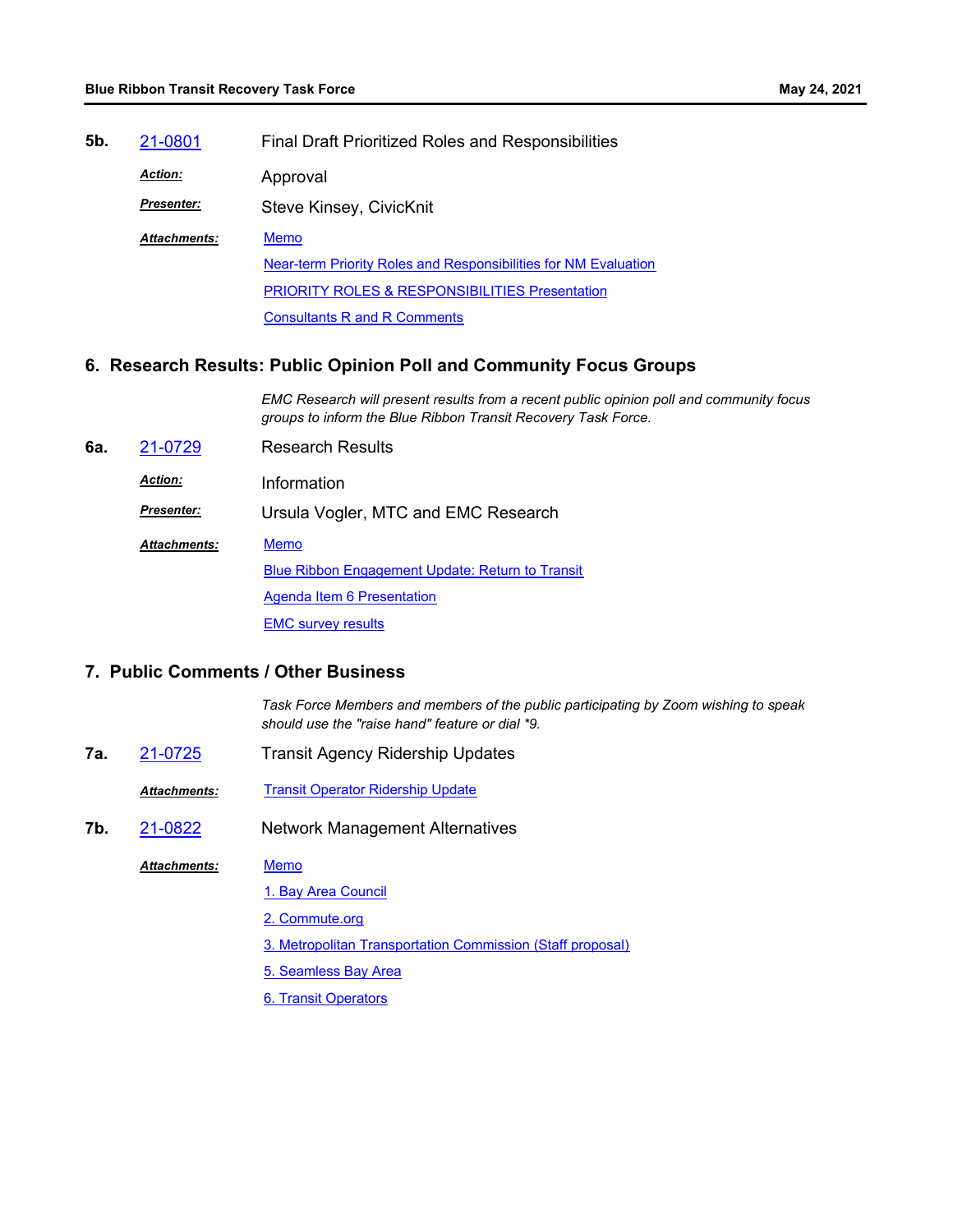**7c.** [21-0799](http://mtc.legistar.com/gateway.aspx?m=l&id=/matter.aspx?key=22392) Correspondence Received [Public Comment-Joint GM](http://mtc.legistar.com/gateway.aspx?M=F&ID=e1dbb0d6-19f1-443b-8c8d-3fa4f7567cff.pdf) [Public Comment-SBA-SVLG-BAC-TransForm-SPUR](http://mtc.legistar.com/gateway.aspx?M=F&ID=64086800-a0fb-4b3a-ba97-ee6f69e6ccb0.pdf) [Public Comment-Voices for Public Transportation](http://mtc.legistar.com/gateway.aspx?M=F&ID=bd9beb0f-47d3-482e-a277-190c3468bbc0.pdf) [Public Comment Adina Levin](http://mtc.legistar.com/gateway.aspx?M=F&ID=1417cbf3-f148-40d9-aafd-58c43a26e045.pdf) **[Public Comment Davis Turner.](http://mtc.legistar.com/gateway.aspx?M=F&ID=2d8268b9-4e74-4943-b2ad-b82db67eb73e.pdf)** [Comment Deborah Armstrong](http://mtc.legistar.com/gateway.aspx?M=F&ID=c9471012-5e81-4d8e-b45e-7d5d97378ba6.pdf) [Comment Remi Tan](http://mtc.legistar.com/gateway.aspx?M=F&ID=8486014c-90b8-4181-933a-4d6dad1c8d77.pdf) **[Comment Shannon Rose McEntee](http://mtc.legistar.com/gateway.aspx?M=F&ID=1258344a-d025-4560-bc4e-ab850b0ed7b1.pdf)** [Public Comment Will Leben](http://mtc.legistar.com/gateway.aspx?M=F&ID=eb4647ee-9d36-43e1-a008-76e71ceff037.pdf) *Attachments:*

# **8. Meeting Summary**

# **9. Adjournment / Next Meeting**

*The next meeting of the Blue Ribbon Transit Recovery Task Force will be held Monday, June 28, 2021 at 1:05 p.m. remotely and by webcast as appropriate.*